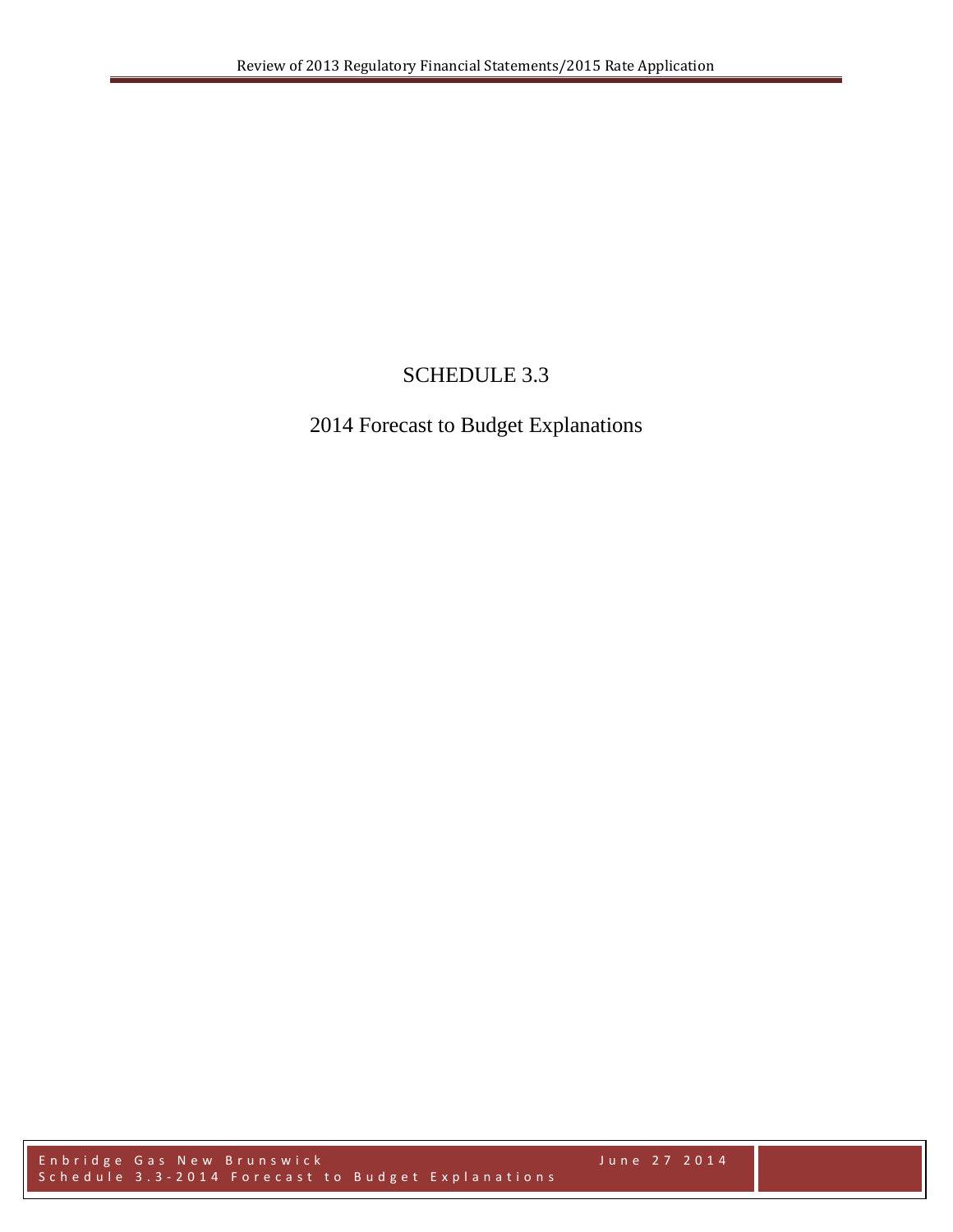#### **2014 Forecast to Budget**

#### **Overview**

The 2014 Forecast is based on actual results as of March 31, 2014 with forecasts to the end of year. For comparative purposes, variance explanations compare 2014 Forecast results to the 2014 Budget.

#### **Revenue**

The table below summarizes EGNB's 2014 Forecast gas distribution revenue, miscellaneous operating revenue, allowance for funds used during construction ("AFUDC") and services and inspection margin with comparisons to the 2014 Budget.

#### Table 1 **Revenue**

|                |                                              | (1) |          |               | (2)    |          | $(3)=(1)-(2)$   |
|----------------|----------------------------------------------|-----|----------|---------------|--------|----------|-----------------|
| Line           |                                              |     | 2014     |               | 2014   |          | 2014            |
| No.            | (in thousands of dollars)                    |     | Forecast | <b>Budget</b> |        | Variance |                 |
| 1              | <b>Operating Revenue</b>                     |     |          |               |        |          |                 |
| $\overline{2}$ | <b>Gas Distribution</b>                      | \$  | 44,765   | \$            | 45,257 | \$       | (492)           |
| 3              | <b>Miscellaneous</b>                         |     | 368      |               | 180    |          | 188             |
| 4              | Allowance for Funds Used During Construction |     | 19       |               | 4      |          | 15 <sub>1</sub> |
| 5              |                                              |     | 45,152   |               | 45,441 |          | (289)           |
| 6              | Services & Inspection                        |     |          |               |        |          |                 |
| 7              | Revenue                                      |     | 749      |               | 858    |          | (109)           |
| 8              | Cost of Goods Sold                           |     | (601)    |               | (721)  |          | 120             |
| 9              |                                              |     | 148      |               | 137    |          | 11              |
| 10             | <b>Total Revenue</b>                         | \$  | 45,300   | \$            | 45,578 | \$       | (278)           |

## Operating Revenue

- Gas Distribution Revenue: gas distribution revenues are forecast to end 2014 \$492K under budget, due to usage and annual customer rate class review as compared to the budget (\$642K) and a reduction in customer attachments (\$190K), partially offset by colder than normal weather (\$340K).
- Miscellaneous Operating Revenue: miscellaneous revenues are expected to end 2014 \$188K over budget, primarily due to late payment charges collected from customers (\$140K), interest income (\$41K), other customer charges and fees (\$4K), and ABC revenue (\$3K) all being greater than forecast.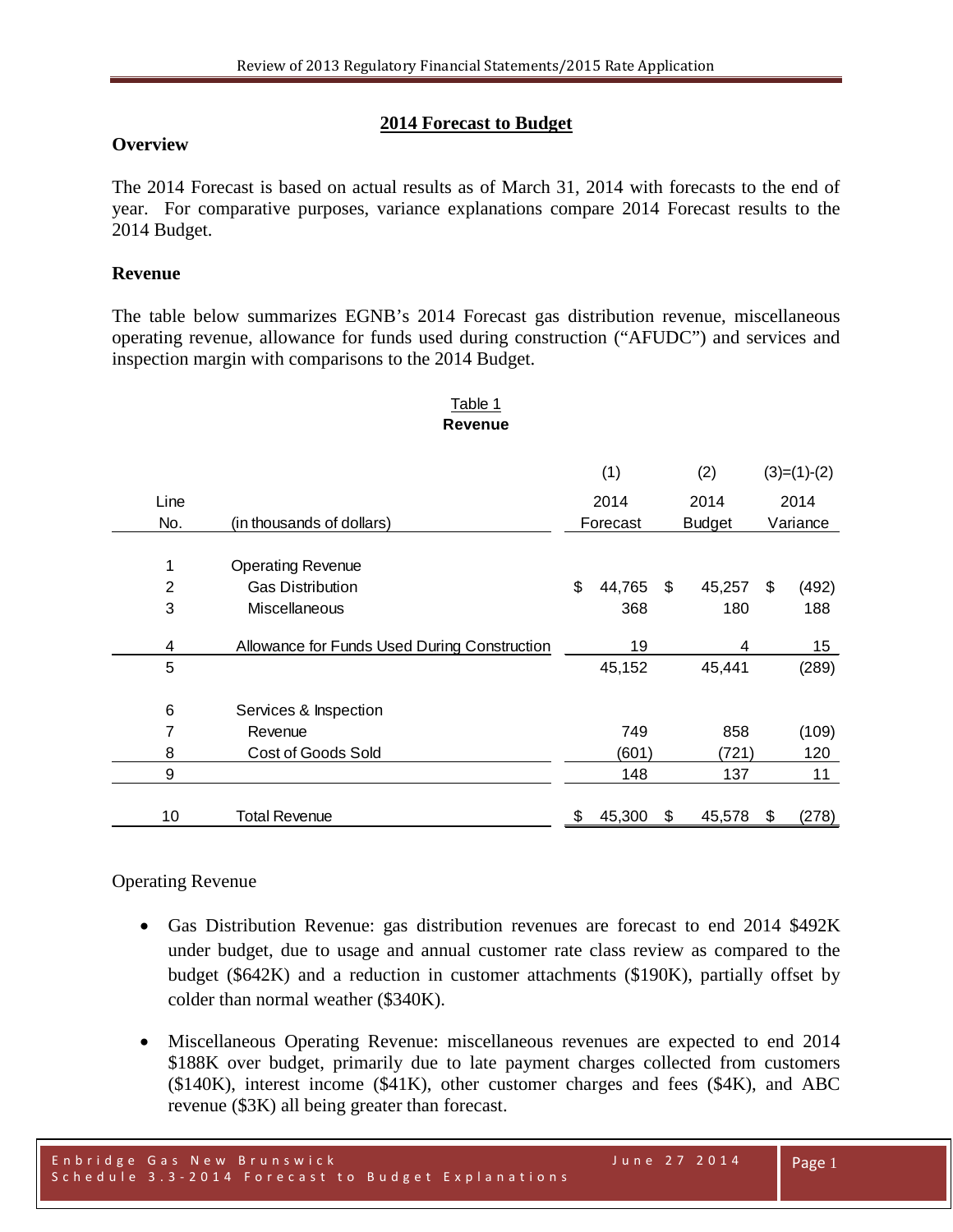AFUDC is expected to be \$15K over budget, primarily due to higher than budgeted monthly balances in the CWIP account, of which AFUDC is calculated on.

Services & Inspection Margin is expected to be \$11K over budget primarily due to lower than forecasted number of customers with protection plans at end of 2013 contributing to lower forecasted revenue and costs.

#### **Expenses**

Below is a summary of EGNB's 2014 Forecast operating and maintenance expenses, bad debt expense, amortization of property, plant and equipment, municipal and other taxes, interest on amounts due to associates and affiliates and other interest and amortization of deferred development costs with comparisons to the 2014 Budget.

|      |                                                          | (1)  |          | (2)  |               |      | $(3)=(1)-(2)$ |
|------|----------------------------------------------------------|------|----------|------|---------------|------|---------------|
| Line |                                                          | 2014 |          | 2014 |               |      | 2014          |
| No.  | (in thousands of dollars)                                |      | Forecast |      | <b>Budget</b> |      | Variance      |
|      |                                                          |      |          |      |               |      |               |
| 1    | <b>Operating Expenses</b>                                |      |          |      |               |      |               |
| 2    | Operating and Maintenance Expenses                       | \$   | 13,564   | - \$ | 13,818        | - \$ | (254)         |
| 3    | <b>Bad Debt Expense</b>                                  |      | 278      |      | 278           |      |               |
|      |                                                          |      |          |      |               |      |               |
| 4    | Amortization of Property, Plant and Equipment            |      | 7,637    |      | 7,659         |      | (22)          |
|      |                                                          |      |          |      |               |      |               |
| 5    | Municipal and Other Taxes                                |      | 1,200    |      | 1,250         |      | (50)          |
|      |                                                          |      |          |      |               |      |               |
|      | Interest on Amounts Due to Associates and Affiliates and |      |          |      |               |      |               |
|      | Other Interest                                           |      |          |      |               |      |               |
| 6    |                                                          |      | 8.543    |      | 8.409         |      | 134           |
|      |                                                          |      |          |      |               |      |               |
| 7    | Amortization of Deferred Development Costs               | S    | 2,877    | S    | 2,877         | \$   |               |
|      |                                                          |      |          |      |               |      |               |
| 8    | <b>Total Expenses</b>                                    | \$   | 34,099   | SS.  | 34,291        | \$   | (192)         |

## Table 2 **Operating Expenses**

#### Operating and Maintenance ("O&M") Expenses

EGNB manages its O&M expenses at an aggregate level, where EGNB will try to offset increased costs in certain areas with cost reductions or savings in other areas of the organization.

EGNB has grouped its O&M expenses based on major cost categories rather than departments, as seen in the regulatory financial statement format filed with the Board.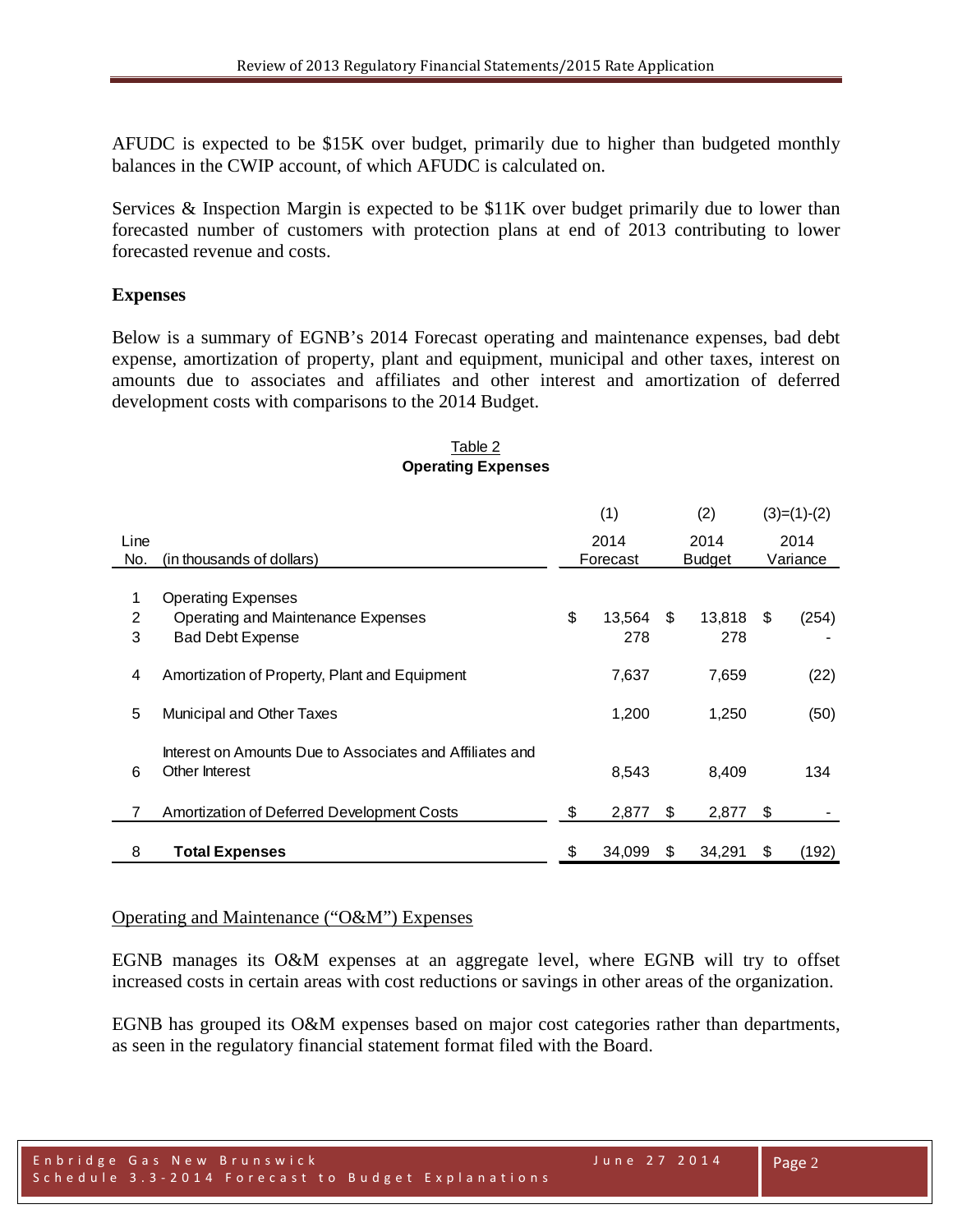|                |                                              | (1)      |        | (2)           |        | $(3)=(1)-(2)$ |          |
|----------------|----------------------------------------------|----------|--------|---------------|--------|---------------|----------|
| Line           |                                              | 2014     |        |               | 2014   |               | 2014     |
| No.            |                                              | Forecast |        | <b>Budget</b> |        |               | Variance |
|                |                                              |          |        |               |        |               |          |
| 1              | <b>Labour and Benefits</b>                   | \$       | 8,860  | \$            | 9,004  | \$            | (144)    |
| $\overline{c}$ | Admin/Office Expenses                        |          | 429    |               | 428    |               | 1        |
| 3              | <b>Computer and Telecom Services</b>         |          | 339    |               | 339    |               |          |
| 4              | <b>Professional Consulting</b>               |          | 1,920  |               | 1,912  |               | 8        |
| 5              | Travel and Training                          |          | 265    |               | 257    |               | 8        |
| 6              | Advertising and Promotions                   |          | 1,112  |               | 1,083  |               | 29       |
| 7              | Incentives                                   |          |        |               |        |               |          |
| 8              | <b>Tools and Safety</b>                      |          | 252    |               | 252    |               |          |
| 9              | Fleet                                        |          | 530    |               | 530    |               |          |
| 10             | <b>Facilities</b>                            |          | 707    |               | 706    |               | 1        |
| 11             | Insurance                                    |          | 320    |               | 448    |               | (128)    |
| 12             | <b>NBEUB Assessments</b>                     |          | 698    |               | 698    |               |          |
| 13             | <b>Corporate Allocations</b>                 |          | 1,501  |               | 1,334  |               | 167      |
| 14             | Gas Transportation and Related Activities    |          | 1,908  |               | 2,134  |               | (226)    |
| 15             | <b>Total O&amp;M Prior to Capitalization</b> |          | 18,841 |               | 19,125 |               | (284)    |
| 16             | Property, plant & equipment                  |          | 5,277  |               | 5,307  |               | (30)     |
| 17             | <b>Total Capitalized</b>                     |          | 5,277  |               | 5,307  |               | (30)     |
| 18             | <b>Total O&amp;M Expenses</b>                | \$       | 13,564 | \$            | 13,818 | \$            | (254)    |

Table 3 **Operating and Maintenance Expenses**

EGNB's 2014 Forecast O&M expenses are expected to end the year \$284K, or 1.5%, under budget, with the principal driver for this variance being lower gas transportation and related activities (\$226K) due to higher than anticipated recovery of the Firm Service Agreement costs for capacity on the Maritimes and Northeast Pipeline. Other variances within individual O&M expense categories accounting for the remaining \$58K under budget are due to:

- Labour and Benefits: labour and benefit expenses are forecast to end 2014 \$144K under budget primarily due to lower salaries and other compensation.
- Professional Consulting: professional consulting costs are forecast to end 2014 \$8K above budget due to increases in regulatory (\$6K) and IT consulting costs (\$2K).
- Training & Travel: training and travel are forecast to be \$8K over budget primarily due to increase in airfare, accommodations and meals costs (\$7K), and training costs (\$1K).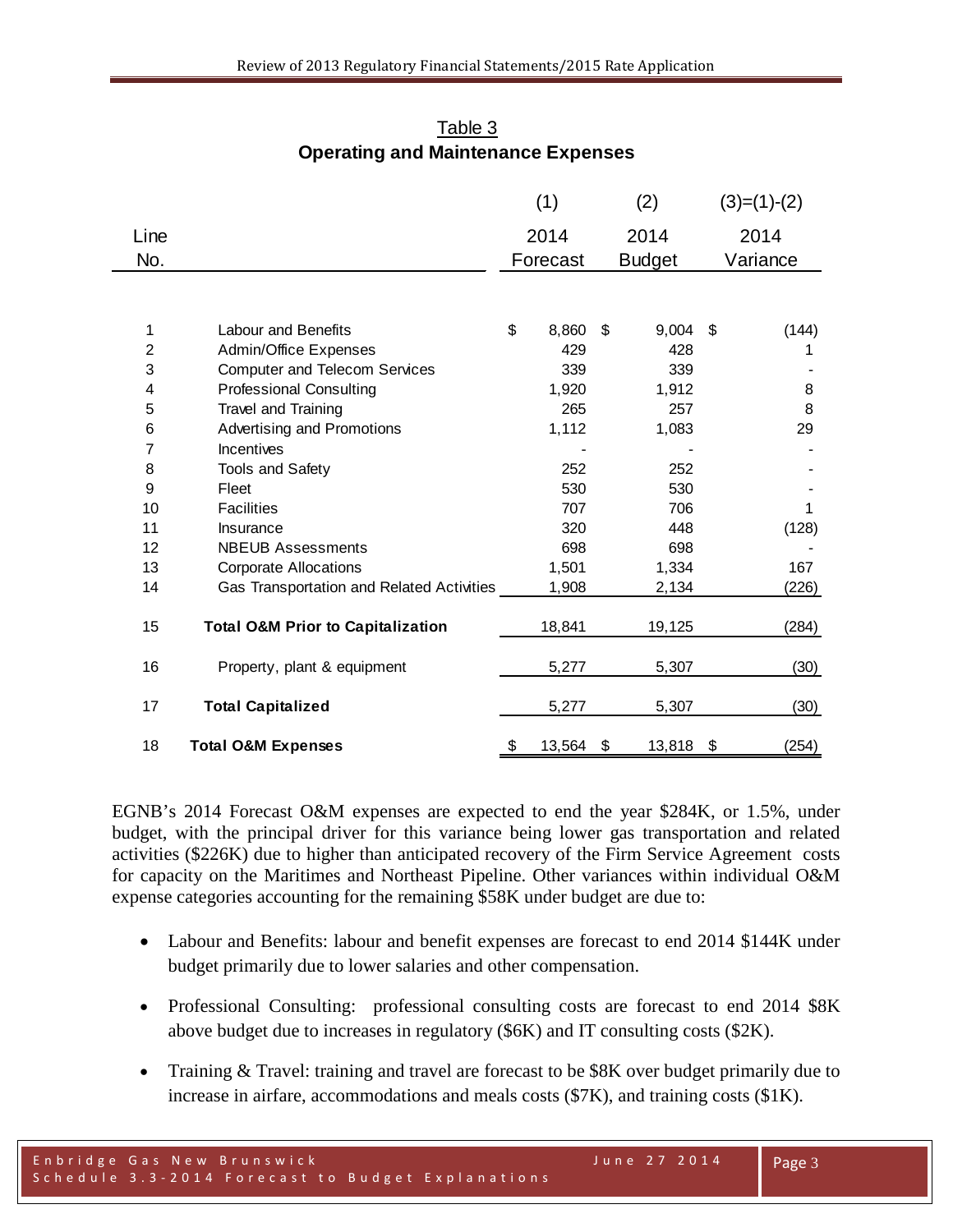- Advertising and Promotions: advertising and promotion expenditures are forecast to end 2014 \$29K over budget due to increases in customer satisfaction costs (\$15K) and sales and marketing program costs (\$14K).
- Insurance: insurance costs are forecast to end 2014 \$128K under budget due to decreases in premiums associated with liability insurance (\$163K), automobile insurance (\$3K), broker insurance (\$3K) and crime insurance (\$1K). These premium reductions are partially offset by an increase in property insurance and executive risk insurance premiums (\$42K).
- Corporate Allocations: corporate allocations are forecast to be \$167K higher than budget primarily due to increases for internal audit costs (\$84K), legal costs (\$64K) and taxation costs (\$19K).

Amounts capitalized to Property, Plant and Equipment are \$30K under budget due to costs being forecast to end the year below budget (\$284K), resulting in a lower capitalized amount when the capitalization percentages are applied.

## Other Operating Expenses

Amortization of Property, Plant and Equipment is forecast to be \$22K under budget due to the timing and nature of capital expenditures and an overall reduction in capital expenditures due to a reduction in customer attachments forecasted.

Municipal and Other Taxes are forecast to be \$50K under budget due to an adjustment to the forecast to be more in line with the Provincial property tax billing cycle (\$28K) and a decrease in provincial property tax rates for 2014 (\$22K).

Interest on Amounts Due to Associates and Affiliates and Other Interest are forecast to be \$134K above budget due to the forecasted regulated cost of debt rate being higher than budget by 0.13% (\$151K), partially offset by savings in short term debt interest (\$17K).

## **Rate Base**

Information with respect to EGNB's year-end Rate Base and the levels of Property, Plant and Equipment, Development O&M capitalized costs, Working Capital allowance and other elements within rate base are provided below.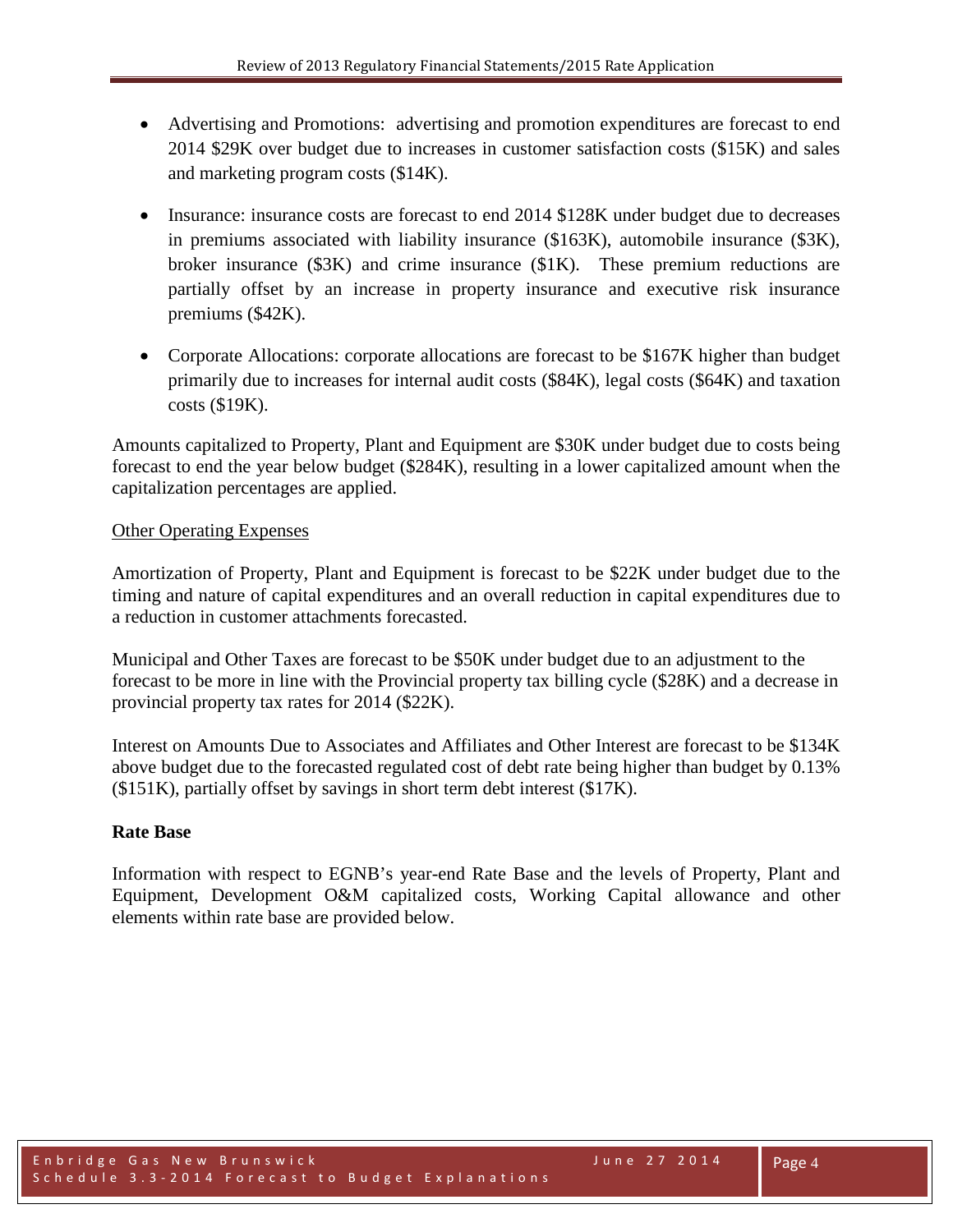| Table 4          |
|------------------|
| <b>Rate Base</b> |

|      |                                   |          | (1)     | (2)           |    | $(3)=(1)-(2)$ |
|------|-----------------------------------|----------|---------|---------------|----|---------------|
| Line |                                   |          | 2014    | 2014          |    | 2014          |
| No.  | (in thousands of dollars)         | Forecast |         | <b>Budget</b> |    | Variance      |
|      |                                   |          |         |               |    |               |
| 1    | Property, plant and equipment     | \$       | 175,378 | \$<br>178,744 | \$ | (3,366)       |
| 2    | Development O&M capitalized costs |          | 94,410  | 94,396        |    | 14            |
| 3    | Franchise fee                     |          | 350     | 350           |    |               |
| 4    | Term deposit                      |          | 2,975   | 2,959         |    | 16            |
| 5    | Working capital allowance         |          | 2,083   | 1,407         |    | 676           |
| 6    | <b>Regulatory Deferral</b>        |          |         |               |    |               |
|      | <b>Rate Base</b>                  |          | 275,196 | \$<br>277,856 | \$ | (2,660)       |

Property, Plant and Equipment is forecast to be \$3.4 million under budget primarily due to the overall reduction in capital expenditures planned for 2014 (\$1.9 million), timing of the opening balances from budget to forecast (\$864K) and prior years disallowances of capitalized O&M legal costs (\$719K).

Development O&M Capitalized Costs are forecast to be \$14K over budget resulting from a lower accumulated depreciation opening balance (\$6K) and lower depreciation expense than budgeted (\$8K).

Term deposit costs are forecast to be \$16K over budget, due to the timing of the payment of the interest earned.

Working Capital Allowance is forecast to be \$676K over budget in 2014, primarily due to higher than budgeted inventory balance (\$881K), partially offset by lower prepaid expense balances (\$205K).

## **Other Regulated Assets & Liabilities**

Information with respect to EGNB's Other Regulated Assets & Liabilities is provided below.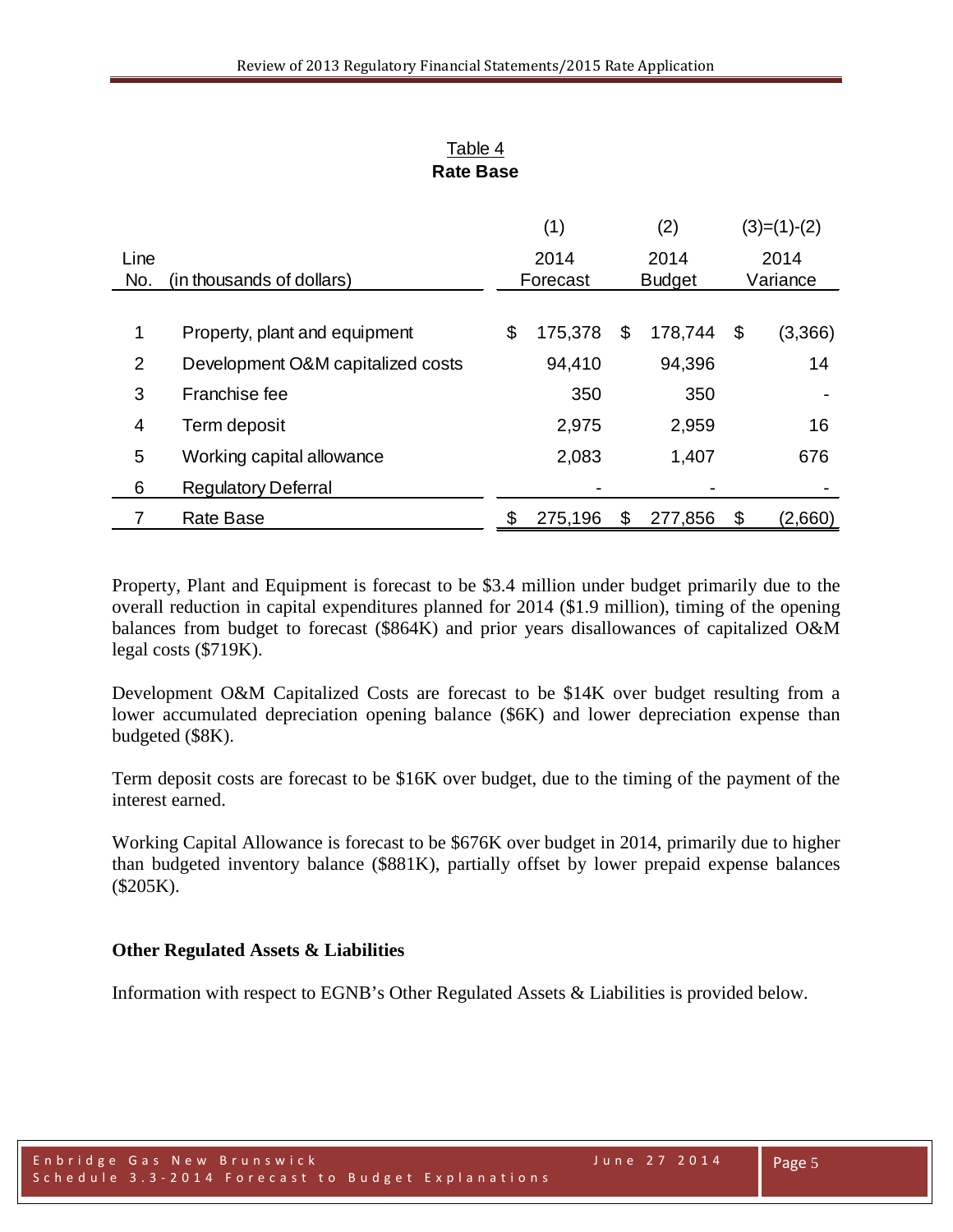|                |                                                | (1)          |    | (2)           |    | $(3)=(1)-(2)$ |
|----------------|------------------------------------------------|--------------|----|---------------|----|---------------|
| Line           |                                                | 2014         |    | 2014          |    | 2014          |
| No.            | (in thousands of dollars)                      | Forecast     |    | <b>Budget</b> |    | Variance      |
|                |                                                |              |    |               |    |               |
| 1              | <b>Other Regulated Assets</b>                  |              |    |               |    |               |
| $\overline{2}$ | Cash and Short Term Investments                | \$<br>51     | \$ | 11,710        | S. | (11,659)      |
| 3              | <b>Accounts Receivable</b>                     | 27,895       |    | 12,866        |    | 15,029        |
| 4              | Inventory                                      | 1,128        |    | 1,334         |    | (206)         |
| 5              | Long term Receivable                           | 2,213        |    | 4,279         |    | (2,066)       |
| 6              | <b>Total Other Regulated Assets</b>            | \$<br>31,287 | \$ | 30,189        | \$ | 1,098         |
|                |                                                |              |    |               |    |               |
| $\overline{7}$ | <b>Other Regulated Liabilities</b>             |              |    |               |    |               |
| 8              | Due to Affliated Companies                     | \$<br>1,094  | \$ | 11,676        | \$ | (10, 582)     |
| 9              | <b>Accounts Payable</b>                        | 7,945        |    | 9,970         |    | (2,025)       |
| 10             | Long Term Payable                              | 2,118        |    | 3,061         |    | (943)         |
| 11             | Long Term Deferred Post Employment Liabilities | 1,001        |    | 1,026         |    | (25)          |
| 12             | <b>Total Other Regulated Liabilities</b>       | \$<br>12,158 | S  | 25,733        | \$ | (13, 575)     |

Table 5 **Other Regulated Assets & Liabilities**

Other Regulated Assets & Liabilities are a function of the annual operations of EGNB and fluctuate with changes in operating revenues and expenses.